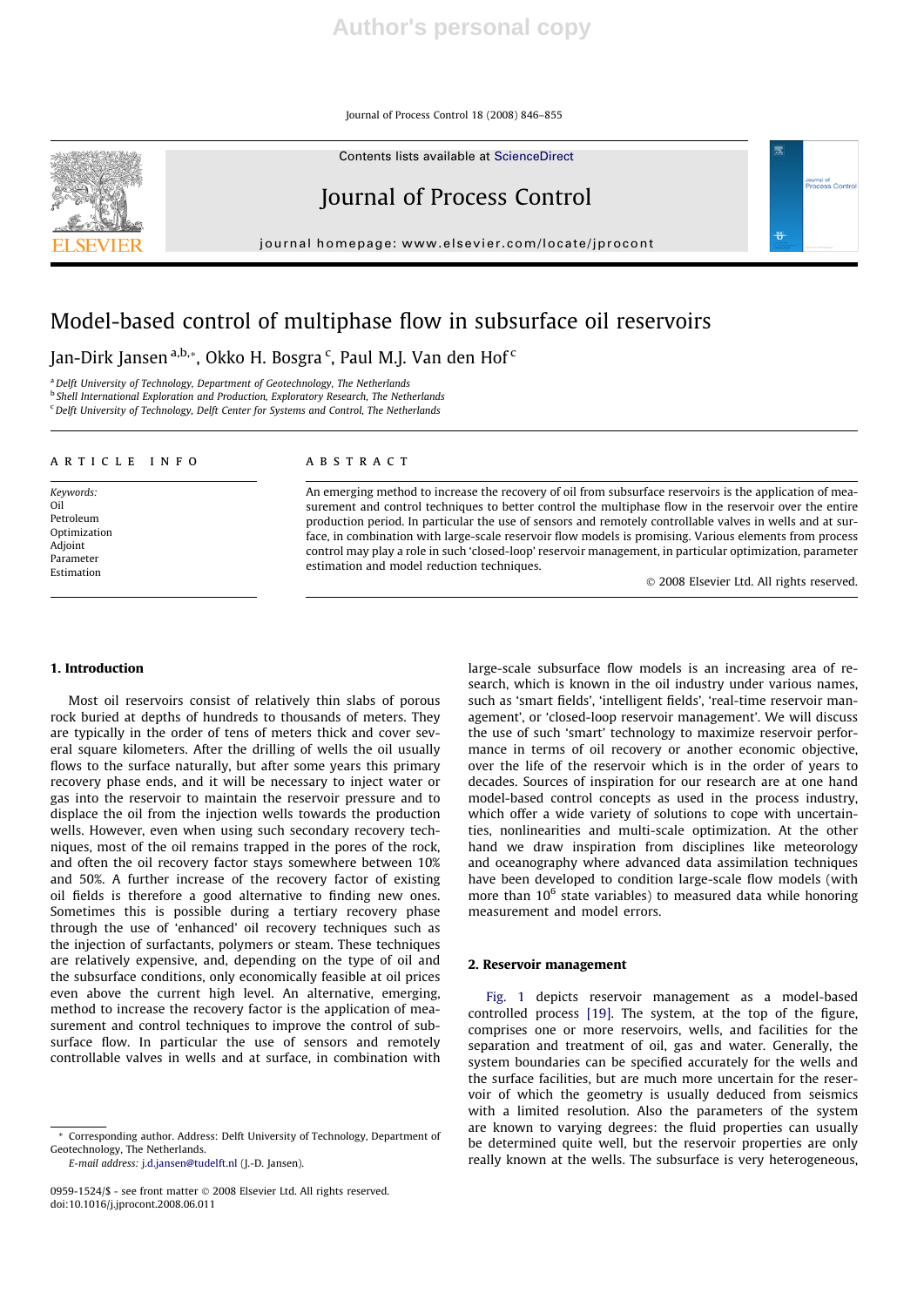J.-D. Jansen et al. / Journal of Process Control 18 (2008) 846–855 847



Fig. 1. Reservoir management depicted as a closed-loop model-based controlled process. Due to the slow dynamics of the oil production process, both the data assimilation and the optimization are performed off-line.

and the parameters relevant to flow are correlated at different length scales, but often over distances smaller than the inter-well spacing. As a consequence, the uncertainties in the model parameters of the subsurface part of the system are very large, and during the design phase of an oil field development it is therefore customary to construct multiple subsurface models to simulate the flow of fluids for different geological 'realizations'. The typical number of state variables in these system models is in the order of  $10^4$ – $10^6$ , with similar numbers for the model parameters. Based on these large-scale system models it is possible to make a design for the oil recovery process (known as the field development plan). This concerns, for example, determining the number and position of wells, or the optimal water injection and oil production flow rates over the life of the reservoir. During the past decades the possibilities to control subsurface flow have increased considerably. This concerns complex well configurations, e.g. 'meandering' horizontal wells, or multi-lateral wells with multiple branches, and the installation of control valves in 'smart' wells or at surface. Model-based optimization is therefore a rapidly growing activity within the reservoir simulation community. During the oil production process, more or less regular measurements are performed at the top of the wells and in the facilities, which give an indication of the pressures and phase rates (i.e. oil, gas and water flow rates) in the surface part of the production system. Traditionally these measurements are performed monthly or quarterly and with a limited accuracy. During the past years, however, an increasing amount of sensors is being installed that give near-continuous information about the system pressures and phase rates, not only at surface but more and more also downhole. In addition, other measurement techniques have emerged that give an impression of the changes in reservoir pressure and fluid saturations in between the wells. This concerns in particular 'time-lapse' seismic measurements, which allow for monitoring the displacement of oil–water or oil–gas fronts between injection and production wells at regular (say quarterly to yearly) intervals. By combining the measured response of sensors and the simulated response of the system models it is possible to judge to what extent the models represent reality. With the aid of systematic algorithms for data assimilation it is then, to some extent, possible to adjust the parameters of the individual grid blocks of the numerical models such that the simulated response better matches with the measured data, and, hopefully, such that the models give better predictions of the future system response. The data assimilation process ('automatic history matching' in oil industry vernacular) is indicated at the bottom of Fig. 1.

## 3. System equations

## 3.1. Reservoir models

As an example of a reservoir model we consider the flow of oil and water through a heterogeneous porous medium. We make the strongly simplifying assumptions that the reservoir is horizontal and of constant height, and that gravity and capillary forces can be neglected. As derived in Appendix A, the flow behavior is governed by a set of partial differential equations in terms of the oil pressures and the water saturations. (The water saturation  $S_w$  is the fraction of the pore space filled with water. By definition, the water and the oil saturations add up to one). After discretization of the equations in space into a number grid blocks e.g. with a finite difference or finite element procedure, we obtain the following system of nonlinear first-order differential equations,

$$
\left[\begin{matrix}\mathbf{V}_{\text{wp}}(\mathbf{s}) & \mathbf{V}_{\text{ws}} \\ \mathbf{V}_{\text{op}}(\mathbf{s}) & \mathbf{V}_{\text{os}}\end{matrix}\right] \left[\begin{matrix}\dot{\mathbf{p}} \\ \dot{\mathbf{s}}\end{matrix}\right] + \left[\begin{matrix}\mathbf{T}_{\text{w}}(\mathbf{s}) & \mathbf{0} \\ \mathbf{T}_{\text{o}}(\mathbf{s}) & \mathbf{0}\end{matrix}\right] \left[\begin{matrix}\mathbf{p} \\ \mathbf{s}\end{matrix}\right] = \left[\begin{matrix}\mathbf{q}_{\text{w}} \\ \mathbf{q}_{\text{o}}\end{matrix}\right],\tag{1}
$$

where **p** and **s** are vectors of pressures  $p_0$  and water saturations  $S_w$ in the grid block centers,  $V$  is an accumulation matrix (containing the porosity  $\phi$ , and the oil, water and rock compressibilities  $c_0$ ,  $c_w$ and  $c_r$ ), **T** is a transmissibility matrix (containing the rock permeabilities k, the oil and water relative permeabilities  $k_{\text{ro}}$  and  $k_{\text{rw}}$ and the oil and water viscosities  $\mu_0$  and  $\mu_w$ ), and  $\mathbf{q}_o$  and  $\mathbf{q}_w$  are vectors of oil and water flow rates with non-zero elements corresponding to grid blocks penetrated by a well. Permeability is a measure of the ability of the rock to transmit fluids, and the relative permeabilities are saturation-dependent multipliers that represent the effect of the presence of one fluid on the flow of the other one. Both V and T are functions of s, either directly or through the parameters. In injection wells we can prescribe  $\mathbf{q}_w$ , while  $\mathbf{q}_o$  is equal to zero. In production wells  $\mathbf{q}_0$  and  $\mathbf{q}_w$  depend on the saturation-dependent relative permeabilities in the near-well area. Therefore we can not directly control them but we can control the total flow rates  $\mathbf{q}_t = \mathbf{q}_0 + \mathbf{q}_w$  according to

$$
\begin{bmatrix} \mathbf{q}_{w} \\ \mathbf{q}_{o} \end{bmatrix} = \begin{bmatrix} \mathbf{F}_{w}(\mathbf{s}) \\ \mathbf{F}_{o}(\mathbf{s}) \end{bmatrix} \mathbf{q}_{t},
$$
\n(2)

where  $\mathbf{F}_{w}$  and  $\mathbf{F}_{o}$  are diagonal matrices with saturation-dependent terms (known as 'fractional flow functions') which add more nonlinearities to the system. More complex expressions result if we take into account the effects of capillary pressures and gravity. Moreover, reservoir simulators usually also model a third phase, gas, which has a pressure-dependent oil-solubility. A next step in complexity is obtained when individual hydrocarbon components are modeled, rather than just oil and gas, or when chemical interactions or thermal effects are taken into account; see, e.g. Aziz and Settari [2]. However in all these cases it is possible to obtain a set of system equations that can be expressed in a form similar to Eq. (1), or more compactly, as

$$
\mathbf{V}(\mathbf{x})\dot{\mathbf{x}} + \mathbf{T}(\mathbf{x})\mathbf{x} = \mathbf{F}(\mathbf{x})\mathbf{q},\tag{3}
$$

where  $\mathbf{x} = [\mathbf{p}^{\mathrm{T}}, \mathbf{s}^{\mathrm{T}}]^{\mathrm{T}}$ . Eq. (3) can be recasted in a generalized nonlinear state space form

$$
\mathbf{g}(\mathbf{u}, \dot{\mathbf{x}}, \mathbf{x}, \theta) = \mathbf{0},\tag{4}
$$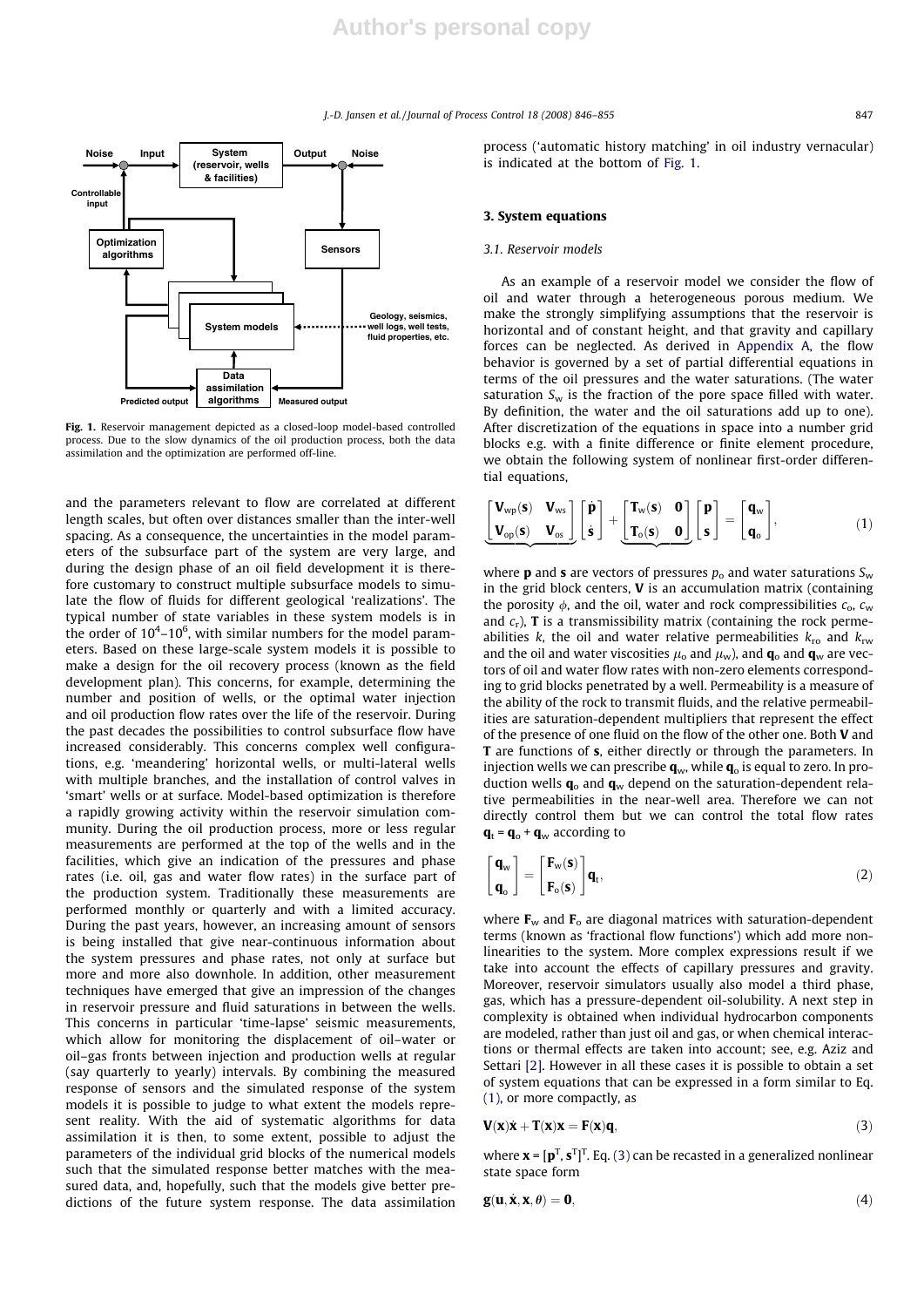where  $g$  is a nonlinear vector-valued function and  $\theta$  is a parameter vector. The input vector  $\mathbf u$  is related to the vector of well flow rates  $\mathbf{q}_t$  as  $\mathbf{u} = \mathbf{L}_{uq} \mathbf{q}_t$ , with a selection matrix  $\mathbf{L}_{uq}$  that selects the non-zero elements of  $q_t$ , i.e. those elements that correspond to grid blocks penetrated by a well. Often the actual controlled input variables are not the well flow rates but rather the well bore pressures, either in the reservoir or at surface, or the wellhead valve settings, in which case we use additional model equations that can be simply incorporated in Eq.  $(4)$ . In general, the input vector **u** therefore contains well flow rates, well pressures, and/or valve settings in those grid blocks that are penetrated by wells. Time discretization of the space-discretized system equations is usually performed fully implicitly, which implies that each time step the nonlinear equations are solved iteratively using a Newton–Raphson scheme. Using some form of time discretization, the continuous-time Eq. (4) can be rewritten as

$$
\mathbf{g}(\mathbf{u}_k, \mathbf{x}_{k+1}, \mathbf{x}_k, \theta) = \mathbf{0},\tag{5}
$$

$$
\mathbf{x}_0 = \breve{\mathbf{x}}_0 \tag{6}
$$

where k is discrete time and where  $\breve{\mathbf{x}}_0$  are the initial conditions. Output variables  $y$ , combined in an output vector  $y$ , are a function of the input and state variables according to

$$
\mathbf{y}_k = \mathbf{h}(\mathbf{u}_k, \mathbf{x}_k),\tag{7}
$$

where **h** is a vector-valued function. Typical outputs are wellbore pressures and phase flow rates, either measured at surface or downhole. Typical grid block sizes in a reservoir simulation model are in the order of tens to hundreds of meters in directions aligned with the geological layers, and meters to tens of meters in the direction perpendicular to the layers, and reservoir models may contain from tens of thousands up to a few millions of grid blocks. Typical simulation time steps are in the order of weeks to months, and a single reservoir simulation of the producing life of a field requires hours to days of computing time.

## 3.2. Nature of the equations

The governing equations for multi-phase flow through porous media are a set of mildly nonlinear parabolic (diffusion) equations, describing the rate of change of pressure, coupled to a set of strongly nonlinear parabolic–hyperbolic (diffusion–convection) equations, describing the rate of change of phase saturations or component concentrations. The nature of the equations can be recognized in the space-discretized representation in Eq. (1) where the zeros in the second block-column of the transmissibility matrix T indicate the absence of a diffusive term for the saturations. In reality some small diffusive/dispersive effects will always be present due to capillary forces and sub-grid geological heterogeneities. The very low fluid velocities in reservoir flow imply that inertia effects may usually be neglected. Moreover, the flow is strongly dissipative, such that the response to disturbances is typically over-critically damped and instability of the flow in time is not an issue. (Numerical instabilities during simulation of the discretized equations may of course still occur, notably when the solution methods used are not fully implicit.) The time constants of the pressure equation are typically in the order of hours to months, whereas the diffusive parts of the saturation equations may have time constants up to thousands of years. Also the convective terms (i.e. the fluid velocities) are usually so small that the propagation speeds of oil–water or oil–gas fronts are typically much lower than those of the pressure waves. Under some mild assumptions the system of Eq. (1) can therefore be rewritten as two separate systems, one for the pressures and one for the saturations, that are only coupled through the coefficients. The pressure equations can then often be approximated as linear with slowly time-varying coefficients. The saturation equations, however, are inherently nonlinear, and in the limit of zero diffusion (i.e. no capillary pressures or geologic dispersion, as in our example) may exhibit typical properties of hyperbolic equations such as shocks and rarefaction waves. The coefficients of the equations are generally very poorly known, and moreover often vary spatially up to four orders of magnitude.

# 4. Optimization

## 4.1. Optimization methods

For a given configuration of wells, and in particular for a flooding scenario involving multiple injectors and producers, we can use the well rates or pressures to optimize the flooding process over the life of the reservoir. First we will address open-loop optimization, i.e. optimization without data assimilation to update the reservoir model. The objective function can be expressed as:

$$
J(\mathbf{u}_{1:K}, \mathbf{y}_{1:K}(\mathbf{u}_{1:K})) = \sum_{k=1}^{K} J_k(\mathbf{u}_k, \mathbf{y}_k),
$$
\n(8)

where K is the total number of time steps, and where  $J_k$  represents the contribution to  $J$  in each time step. Note that actually all inputs up to time  $k$  may play a role in  $J_k$  as follows from recursive application of Eqs. (5) and (7). We could therefore formally write  $J_k(\mathbf{u}_k,\mathbf{y}_k(\mathbf{u}_k,\mathbf{x}_k(\mathbf{u}_{1:k}))),$  but to keep the notation tractable we use  $J_k(\mathbf{u}_k,\mathbf{y}_k)$  instead. An example of  $J_k$  in a typical objective function is given by

$$
J_k = \left\{ \frac{\sum_{i=1}^{N_{\text{inj}}} r_{\text{wi}} \times (u_{\text{wi},i})_k + \sum_{j=1}^{N_{\text{prod}}} [r_{\text{wp}} \times (y_{\text{wp},j})_k + r_{\text{o}} \times (y_{\text{o},j})_k]}{(1+b)^{\frac{t_k}{\tau}}} \right\} \Delta t_k,
$$
\n(9)

where the control variables  $u_{\text{wi},i}$  are the water injection rates in wells  $i = 1, \ldots, N_{\text{ini}}$ , the output variables  $y_{\text{wp},j}$  and  $y_{\text{o},j}$  are the water and oil production rates in wells  $j = 1, \ldots, N_{\text{prod}}$ ,  $r_{\text{wi}}$  and  $r_{\text{wp}}$  are the (negative valued) unit costs for water injection and water production,  $r_0$  is the unit income for oil production, and  $t_k$  and  $\Delta t_k = t_{k+1} - t_k$  are the time and the time interval corresponding to time step k. The term in the denominator is a discount factor that represents the time-value of money, where  $b$  is the discount rate (cost of capital) for a reference time  $\tau$ . The objective function (8) with  $J_k$  as expressed in Eq. (9) represents the present value of the oil production minus the present value of the water injection and water production costs over the life of the field. Constraints can be expressed in terms of the state variables or the input variables and may be equality or inequality constraints, which we represent in a general form as

$$
\mathbf{C}(\mathbf{u}_k, \mathbf{x}_k) \leqslant \mathbf{0}.\tag{10}
$$

Typical input constraints are limits on the total water injection capacity, and typical state constraints are maximum and minimum pressures in the injection and production wells respectively. The optimization problem can now be formulated as finding the input vector  $\mathbf{u}_k$  that maximizes *J* over the time interval  $k = 1, \ldots, K$ , subject to system Eq. (5), initial conditions (6), output Eq. (7) and constraints (10). Sometimes the problem is nonlinear in the inputs and the constraints, and it is nearly always nonconvex. Many numerical techniques are available to solve this type of optimization problems. In our work we have been using a gradient-based optimization technique where the derivative information is obtained through the use of an adjoint equation; see Brouwer and Jansen [5], Van Essen et al. [44] and Zandvliet et al. [49]. Much earlier, adjoint-based techniques were introduced in reservoir engineering for the optimization of tertiary recovery processes such as polymer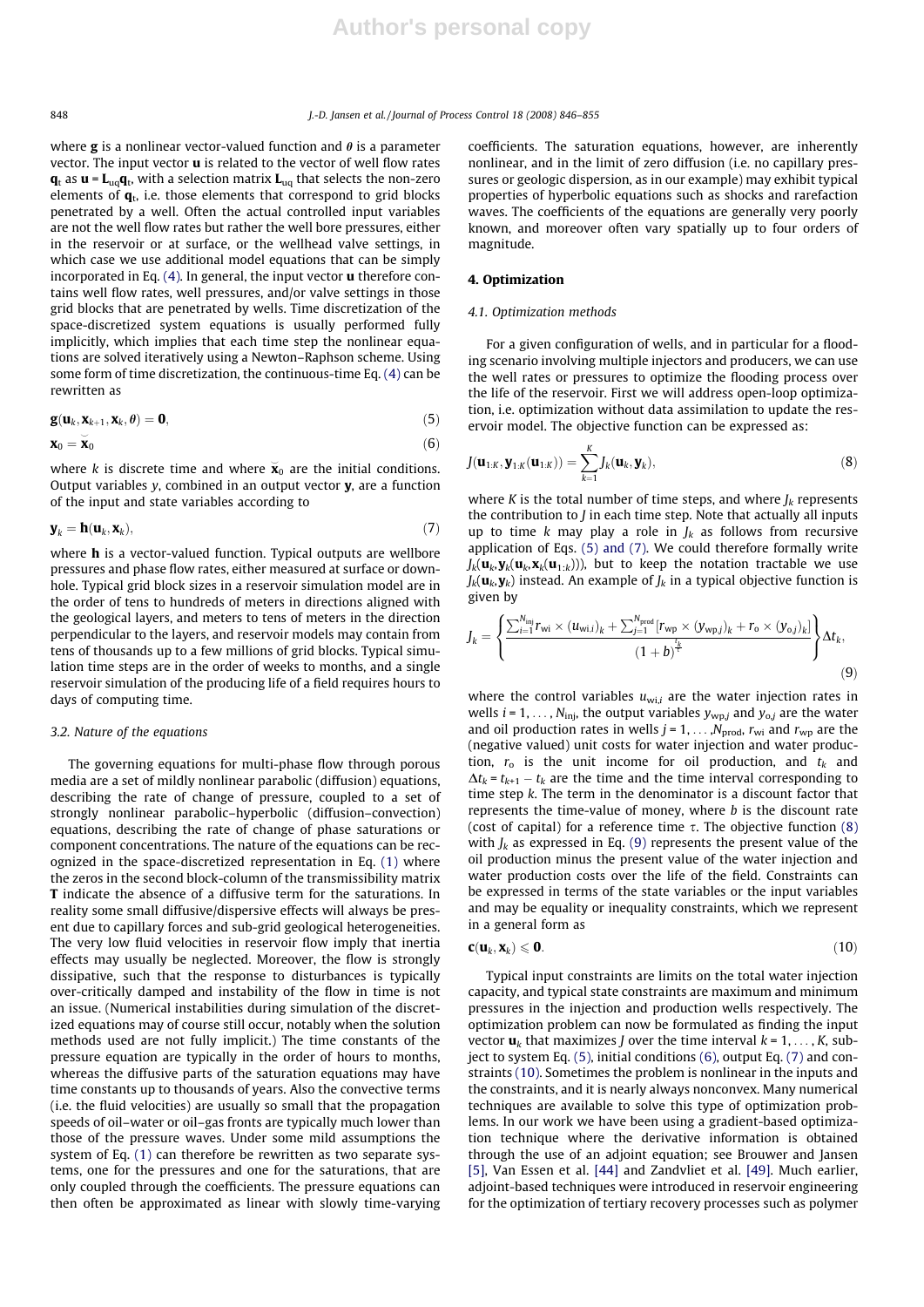or  $CO<sub>2</sub>$  flooding; see Ramirez [32]. The first paper on gradientbased control of water flooding is Asheim [1], followed by, among others, Virnovsky [46], Zakirov et al. [48] and Sudaryanto and Yortsos [41]. However, industry uptake of these methods was almost absent until quite recent, when the advent of 'smart well' and 'smart fields' technology caused a revival of interest. Alternative methods to perform field-life optimization, and in particular those addressing well placement optimization, use 'non-classical' methods such as genetic algorithms; see e.g. Yeten et al. [47] and Güyagüler and Horne [16]. Moreover, applications to optimize more complex reservoir flow processes, such as alternatingwater-gas (WAG) injection, are beginning to receive more attention, sometimes in combination with reduced-physics models such as streamline models or response surfaces generated with experimental design [12].

## 4.2. Optimal control

A very efficient way to obtain gradients of the objective function *J* with respect to the inputs  $\mathbf{u}_k$  is given by 'optimal control theory' which makes use of an adjoint formulation; see, e.g. Stengel [40]. Once the gradients have been obtained, a wide variety of gradient-based techniques is available to iterate to a (locally) optimal solution; see e.g. Gill et al. [15]. Appendix B gives a brief overview of adjoint-based optimization. Implementation of the adjoint formulation in a numerical reservoir simulator is conceptually simple if the simulator is fully implicit, because in that case the Jacobian matrix  $\partial \mathbf{g}_k / \partial \mathbf{x}_k$ , which is required in the adjoint formulation, is already available; see Sarma et al. [36]. In practice the programming effort is still considerable because of the complexity of modern reservoir simulation programs, which may contain up to millions of lines of code. Another, more theoretical, problem is the systematic incorporation of the constraints  **as specified in Eq. (10). Some** possible solutions are given in Sarma et al. [37], Montleau et al. [24] and Kraaijevanger et al. [20]. One of the disadvantages of gradient-based techniques is their tendency to arrive at a local optimum rather than a global one. This is particularly the case if we have a large number of controls (wells) and a large number of points in time at which we may change the control setting, resulting in a very large number of possible control trajectories. Several regularization techniques can be applied to 'smooth' the control trajectories and to limit the freedom in choosing control settings. Although this may result, theoretically, in a sub-optimal global optimum, it will hopefully result in less local optima, and in an increased speed of the iterative optimization process; see, e.g. Stengel [40]. An adaptive multi-scale regularization technique for water flooding optimization was implemented by Lien et al. [22]. Recently we also started to investigate the use of adjoint-based techniques to optimize well locations, and the first results are promising; see Zandvliet et al. [50].

# 4.3. 'Smart well' optimization

The implementation of a dynamic water flooding optimization strategy, as e.g. obtained with the aid of optimal control theory, requires the availability of adjustable valves. Mostly, wells are controlled at the 'well head', i.e. at the point where the well reaches the surface. A recent development are so-called 'smart wells', equipped with down hole 'inflow control valves' (ICVs) which allow for control of the inflow from the reservoir into individual well segments; see Fig. 2. Initially, the use of smart well technology was strongly focused on short-term production optimization; see e.g. Naus et al. [27]. However, as shown in Brouwer and Jansen [5] and in several publications thereafter, there may be considerable scope to achieve increased ultimate recovery using optimal control over the entire life of the reservoir. If the



Fig. 2. Schematic representation of a 'smart' horizontal well, equipped with an outer tube (casing) and an inner tube (tubing). The perforations connect the reservoir to the annulus between the casing and the tubing. The annulus is divided in compartments with the aid of rubber elements (packers). Inflow control valves (ICVs) control the flow from the compartments to the tubing.

ICVs are located in a single reservoir the scope to control the flow far away from the well is limited, due to the diffusive nature of the pressure propagation process. Especially if the reservoir is homogeneous, the 'radius of influence' around the well is small [31]. Although in a strongly heterogeneous reservoir there is more scope to control the flow away from a single well equipped with multiple ICVs, in general flow control at a reservoir scale requires wells that are spatially distributed over the reservoir. This could be achieved with multiple horizontal or multi-lateral wells, or with conventional vertical wells, as long as they are equipped with remotely controllable valves (surface chokes and/or ICVs), and some form of pressure and flow rate measurement. In the operational practice of controlling wells it is often more convenient to simply switch off a well rather than to try to keep its production at a predefined rate or pressure. Moreover, on/off valves are also cheaper than continuously variable valves, especially in case of downhole valves which may cost tens of thousands of dollars each. Fortunately, some water flooding control problems appear to have an optimal solution that is close to or sometimes equal to 'bang-bang', i.e. it is an optimal strategy to just open or close valves rather than to gradually adjust them; see Zandvliet et al. [49].

# 4.4. Robust optimization

One of the major challenges in reservoir engineering is taking decisions in the presence of very large uncertainties about the subsurface structure and the parameters that influence fluid flow. One of the ways to cope with this uncertainty during the field development phase of a reservoir is to use multiple subsurface models, also known as geological realizations. Recently we implemented a robust ensemble-based optimization strategy to maximize the expected value of the objective function J according to

$$
\begin{aligned}\n\max_{\mathbf{u}_{1:K}} E_{\theta} \left[ J(\mathbf{u}_{1:K}, \mathbf{y}_{1:K}^{1:N_{R}}(\mathbf{u}_{1:K}), \theta^{1:N_{R}}) \right] \\
\approx \max_{\mathbf{u}_{1:K}} \frac{1}{N_{R}} \sum_{i=1}^{N_{R}} J(\mathbf{u}_{1:K}, \mathbf{y}_{1:K}^{i}(\mathbf{u}_{1:K}), \theta^{i})\n\end{aligned} \tag{11}
$$

where  $\theta^i$  and  $y^i$  are the parameter and output vectors of realizations  $i = 1, \ldots, N_r$ ; see van Essen et al. [44]. As an example, consider Fig. 3 which displays a single realization, out of an ensemble of 100, of a reservoir that has a fluvial structure with high-permeability sandstone channels (light gray) in a background of low permeability clay stone (dark gray). Fig. 4 displays the results, expressed as cumulative distribution functions of *J*, for three optimization methods as applied to the hundred realizations. The thick dotted black curve corresponds to an often used reactive water flooding strategy, where the production wells are shut-in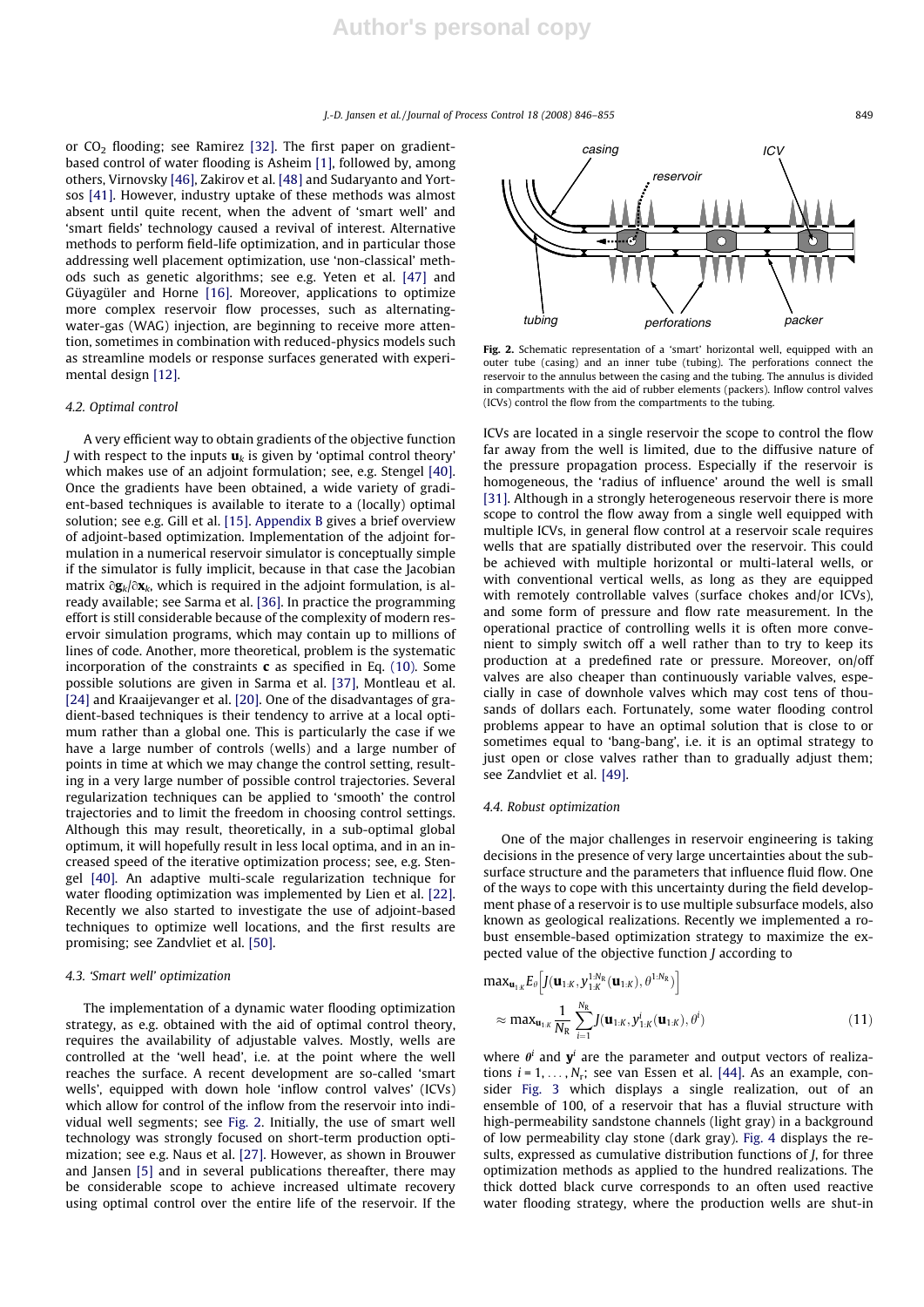850 J.-D. Jansen et al. / Journal of Process Control 18 (2008) 846–855



Fig. 3. Realization of a channelized reservoir with four production wells and eight water injection wells. (After Van Essen et al. [44]).



Fig. 4. Probability density functions for different control strategies as applied to all 100 ensemble members. Thick dotted black line: conventional, reactive strategy. Thin gray lines: nominal optimizations. Thick solid black line: robust optimization. (After Van Essen et al. [44]).

once the water/oil ratio exceeds a preset maximum. The thin gray curves correspond to 'nominal' optimization strategies based on the individual realizations. The thick solid black line curve corresponds to the robust optimization strategy based on hundred realizations. We also applied the same robust strategy to a different set of 100 realizations drawn from the same population of reservoir models, and obtained nearly identical results which confirms the robustness of the strategy [44]. The curves clearly show the value of optimization compared to reactive control, and the additional benefit of a robust optimization strategy: not only is the mean highest for the robust results, also the standard deviation is lowest. The price to pay is the need to perform forward and adjoint simulations for each realization during every iterations step in the optimization procedure.

# 5. Data assimilation

#### 5.1. Formulation as optimization problem

 $\Gamma$ 

We use the term data assimilation in a broad sense to indicate combined state and parameter updating. In our case this implies updating states **x** and parameters  $\theta$  using measured output data d. In practice, the data assimilation problem is more often formulated as an optimization problem for the parameters only, with an objective function defined in terms of the mismatch between measured and simulated output data plus a regularization term:

$$
J(\mathbf{y}^{1:\kappa}(\theta)) = \sum_{i=1}^{\kappa} \left[ \underbrace{(\mathbf{d}^i - \mathbf{y}^i(\theta))^{\mathrm{T}} \mathbf{P}_y^{-1} (\mathbf{d}^i - \mathbf{y}^i(\theta))}_{\text{data mismatch}} + \underbrace{(\theta - \breve{\theta})^{\mathrm{T}} \mathbf{P}_\theta^{-1} (\theta - \breve{\theta})}_{\text{regularization}} \right].
$$
 (12)

Here  ${\bf P}_y^{-1}$  and  ${\bf P}_\theta^{-1}$  are time-invariant weight matrices which are often chosen as the inverse of the spatial covariance matrices of the measurement errors and the parameters respectively. The counter  $i = 1, \ldots, \kappa$  indicates the different points in time at which the measurements are made. The regularization term penalizes large deviations between the updated parameter values  $\theta$  and the prior values  $\theta$ . In this way, the prior information more or less fixes the parameter values in those areas where the measurements do not provide sufficient information. The optimization problem is usually solved with the aid of an adjoint-based method; see e.g. Chavent et al. [8] and Li et al. [21]. If the states are also updated, the uncertainty is taken into account with an additional time-varying covariance matrix  $P_x^i$ . Joint updating of uncertain states and parameters, including the time-varying error and covariance terms, can be done using adapted versions of the 'representer method' which was first introduced for state estimation in very large ocean models; see Bennett [3]. For early applications to reservoir engineering, including an extension to parameter estimation, see Rommelse et al. [34], and Przybysz-Jarnut et al. [30]. An alternative way to estimate uncertain state variables in very large nonlinear models is through the use of the ensemble Kalman filtering method, as developed in oceanography based on the much older conventional Kalman filter. An application to reservoir engineering, including parameter estimation, will be briefly discussed below. Specialized model updating methods have been developed in the reservoir engineering community using, e.g. streamline simulation to rapidly derive sensitivities of saturation changes along streamlines [45]. Other specialized methods perform parameter updating under geostatistical constraints, such as the probability perturbation method [7] and the gradual deformation method [33], or emphasize the quantification of uncertainty [11].

## 5.2. Ensemble Kalman filtering

As is well known in the process control community, state estimation can be effectively performed sequentially, i.e. whenever data becomes available, with the aid of a Kalman filter. It can be shown that for linear systems, and assuming Gaussian measurement and process noise, the representer method results in exactly the same answers as the, much older, Kalman filter approach [3]. For nonlinear problems, the ordinary Kalman filter breaks down because the nonlinearity results in non-Gaussian noise when propagated through the system. In the ensemble Kalman filter (EnKF) the analytical error propagation is replaced by a Monte Carlo approach, in which the model error covariance is computed from an ensemble of model realizations that are all propagated in time. The EnKF method has proved to be very successful in oceanographic applications where very large models, containing millions of state variables, are frequently updated using a variety of data sources; see Evensen [13]. During the forecast step a simulation is run for each of the model realizations up to the time where new measurements become available. All realizations in the model are updated by combining the new real measurements with forecasted measurements from the ensemble. Recently a large number of publications have appeared that apply the EnKF to reservoir engineering problems; see e.g. Nævdal et al. [25] for an early application and Evensen [13] for an overview. These implementations of the EnKF also treat parameters as unknowns, which leads to the use of an extended state vector  $\hat{\mathbf{x}} = [\mathbf{x}^T \theta^T]^T$ . Model updating using the EnKF relies on the cross-covariance between the measurements and the (extended) state. However, because the EnKF uses a low-order representation of the cross-covariance matrix, based on a relatively small ensemble, spurious updates may occur. Various 'localization' schemes are therefore being investigated to restrict updates to regions close to the measurements; see e.g. Devegowda et al. [10]. Other outstanding system-theoretical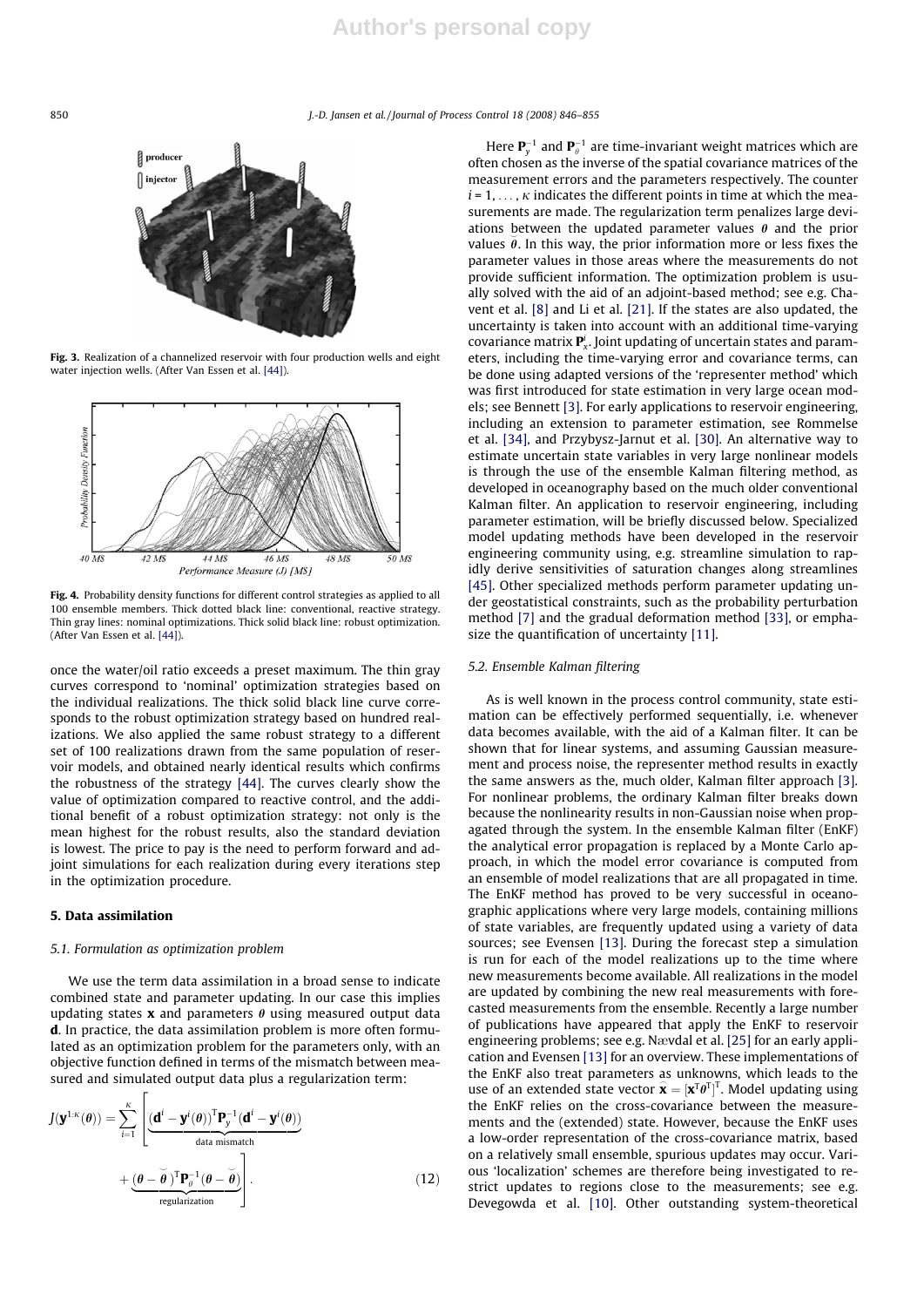aspects of the EnKF include understanding the conditions that sometimes lead to filter divergence and the performance in case of non-Gaussian statistics.

#### 5.3. Parameterization

In our parameter and state estimation problems we are dealing with a very large number of 'inputs' (parameters and states) that need to be adjusted to obtain a best match between modeled and real data. A typical reservoir model may contain millions of unknown parameters, such as grid block permeabilities and porosities, fault transmissibilities and initial conditions. Fortunately most of these parameters display spatial correlations that can be used to reduce the dimension of the parameter space, and various techniques to regularize the parameter estimation problem have been proposed using, e.g. zonation, wavelets, Karhunen-Loève decomposition or discrete cosine transforms; see Jafarpour and McLaughlin [18] for a recent overview. It has been shown that it is also possible to make use of spatial correlations in the states (pressures, saturations) to reduce the order of reservoir models using system theoretical techniques, but application of these possibilities either in optimization or in data assimilation has hardly yet been pursued. For some early attempts, see Heijn et al. [17], Van Doren et al. [42], Markovinović and Jansen [23] and Gildin et al. [14]. In general the amount of information that can be obtained from well data is rather limited, especially because the pressure propagation through a reservoir is a diffusive process. Sometimes it is possible to obtain areal information through the repetition of seismics in time, which may give an indication of those reservoir areas where pressures or saturations have changed; see e.g. Skjervheim et al. [39]. However, the data obtained from production measurements and time-lapse seismics are never sufficient to fully characterize the states and parameters in a traditional reservoir flow model, and data assimilation in reservoir engineering is therefore an inherently ill-posed problem. Especially if reservoir models are used for field re-development planning, involving e.g. the drilling of new wells, geological models are essential to constrain the solution space of the data assimilation problem.

## 6. Closed-loop reservoir management

Finally, we consider an example of full closed-loop reservoir management, as indicated in Fig. 1, by combining optimization with data assimilation. The results of this example were taken from Overbeek et al. [29], and are comparable to other early results reported in Brouwer et al. [6], Nævdal et al. [26] and Sarma et al. [38]. Fig. 5 depicts the top view of a two-dimensional reservoir model with 110  $\times$  110 grid blocks, which was used as 'truth' to generate synthetic 'measured' data. We will refer to this model as the synthetic reservoir model (SRM). Its only function is to test the closed-loop reservoir management concept, and in a real implementation it would be replaced by a real reservoir that would produce real oil and real measured data. The 10 crosses at the left of the SRM represent a row of vertical water injection wells, and the 10 circles at the right a row of producers. Just as in the previous example, the reservoir contains high-permeable channels (light) amidst a low-permeable background (dark). We assumed that noisy measurements of pressures and total liquid (oil plus water) rates were available in all wells. We used optimal control theory with a steepest descent method for the flooding optimization and the EnKF method for updating the unknown grid block states (pressures and saturations) and parameters (permeabilities) in an ensemble of 100 coarse reservoir models of 10  $\times$  10 grid blocks each. The optimization objective was oil revenue minus water production costs over the total field life. The controlled variables (i.e. the input variables for the optimization) were the total rates in



Fig. 5. Top view of the 'true' reservoir used to generate synthetic data. (After Overbeek et al. [29]).

the injectors and the producers. The total water injection rate in the 10 injectors was constrained to remain constant and equal to the total liquid production rate in the 10 producers. Therefore, the optimization problem can, for this simple example, be interpreted as the question how to optimally distribute fixed total rates of injected water and produced liquids over the 10 injectors and the 10 producers respectively such that the oil production becomes maximum over the reservoir life.

The injection and production rates form a control vector with 20 components, and we refer to the evolution of this vector in time as the control trajectory. A nominal control trajectory is defined as one followed during 'conventional' water flooding where the rates are such that the pressures in all injection wells are equal, and the pressures in all production wells are equal (but lower than in the injection wells). The first row in Fig. 6 depicts three snapshots in time corresponding to such a nominal control trajectory. As expected, the injected water rapidly flows through the highly permeable channels, which results in early water production in some of the producers. After one pore volume of water has been injected all oil could, in the ideal case, have been produced, but it is clear that because of the heterogeneous reservoir structure a lot of oil has been left behind; see the top-right figure. The second row of Fig. 6 depicts the results corresponding to an optimal control trajectory obtained using the following procedure:

- 1. Start water injection and liquid production in the SRM using a nominal control trajectory up to the first measurement time.
- 2. Simulate the flow in all 100 ensemble members up to the first measurement time.
	- Do until end of field life:
- 3. Obtain 'measured' production data from the SRM.
- 4. Update the states and model parameters in all 100 ensemble members.
- 5. Compute an optimal control trajectory for the remaining field life.
- 6. Continue water injection and liquid production in the SRM using the optimal control trajectory up to the next measurement time.
- 7. Simulate the flow in all 100 ensemble members up to the next measurement time.
- 8. Return to step 3.
	- End do loop.

Note that the optimization is performed over the entire remaining field life, but that the resulting optimal control trajectory is only implemented up to the next measurement time step. The figures at the third row show that the initial average permeability estimate is nearly uniform  $(t = 0$  days), but that after a while a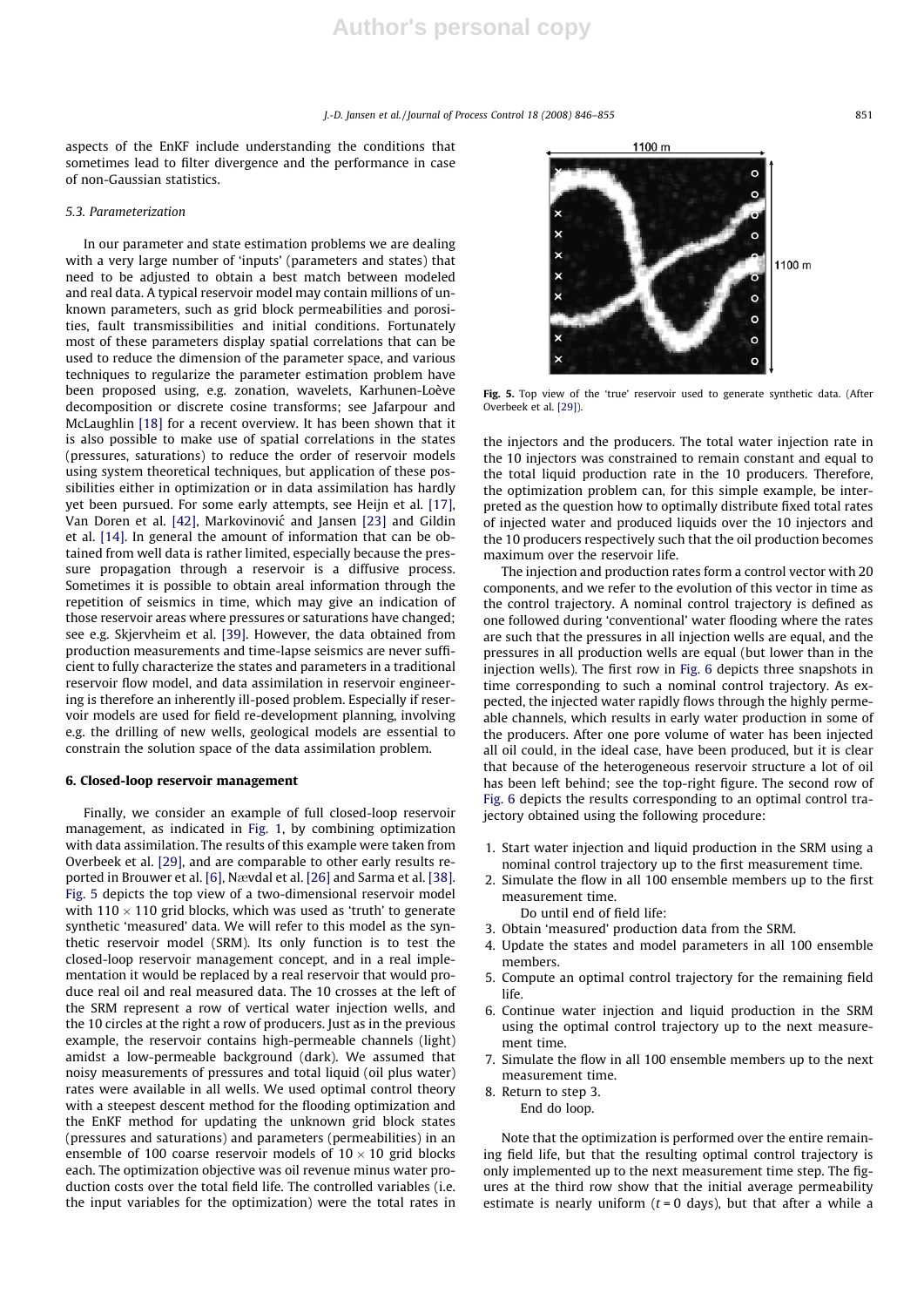852 J.-D. Jansen et al. / Journal of Process Control 18 (2008) 846–855



Fig. 6. Snapshots in time. First row: top views of saturation distributions during conventional water flooding (dark: oil, light: water). Second row: top views of saturation distributions during closed-loop optimized water flooding. Third row: top views of estimated permeability field (average of 100 ensemble members). Fourth row: Relative distribution of flow rates over the 10 injection wells. (After Overbeek et al. [29]).

heterogeneous pattern has emerged ( $t = 116$  days) that does not really change very much any more until the end of the flooding period ( $t = 750$  days). As follows from comparison of the final (rightmost) figures in the first two rows, the optimized water flooding strategy results in a significantly improved oil recovery. In this example the initial ensembles did not have a marked heterogeneity, but just a Gaussian random spatial structure, and therefore we based the optimization on the ensemble average, rather than using a robust strategy as in the previous example. The fourth row in Fig. 6 shows the relative distribution of the flow rates over the 10 injection wells and illustrates that the optimization results in a dynamic strategy of changing the flow rates over time. Although extremely simplified, this example illustrates the basic concept of closed-loop reservoir management. In our current research we apply the concept to models and data of real reservoirs, modeled with multiple ensembles, where each ensemble is based on a different geological scenario, and we aim at extending it to more complex flooding mechanisms, geological settings and data sources.

# 7. Discussion

## 7.1. System-theoretical aspects

The idea of closed-loop reservoir management and production optimization has been described in different forms before; see

e.g. Chierici [9], or Nyhavn et al. [28], with further references given in Jansen et al. [19]. However none of these earlier papers makes use of systematic techniques for both optimization and data assimilation. It could be argued that the closed-loop procedure as described here is a form of non-linear model predictive control (NMPC) with a gradually 'shrinking horizon', although our approach is not aimed at following a predefined optimal trajectory, as is NMPC used in the process industry, but rather at finding that optimal trajectory to begin with. Closed-loop reservoir management could therefore also be classified as a form of real time optimization (RTO). However, due to the slow dynamics of the oil production process, both the data assimilation and the optimization may be performed off-line, unlike in true RTO. Still, a key aspect of our approach is that the data assimilation and modelbased optimization are performed at a much higher frequency than in conventional reservoir management, e.g. once every few weeks instead of once every few years. This makes it arguably a 'real-time' procedure at the timescale governed by the front displacement between wells, which could be anywhere between months to decades. The examples shown in this paper are very simplistic, and in a realistic field, with realistic well constraints, the scope for optimization will be smaller. In addition, many more model parameters than just the permeabilities will be to a large extent unknown, e.g. porosities, reservoir boundaries and initial conditions, such that the parameter estimation problem becomes even more formidable. However, the examples illustrate some essential aspects of our approach:

- Systematic optimization of well rates over the producing life of a reservoir produced with water flooding offers scope for increased oil recovery and reduced water production.
- The effect of uncertain reservoir parameters can be reduced through (1) robust optimization over an ensemble of reservoir models, and (2) regular updating of the models using production data.
- A relatively simple reservoir model may still give acceptable results when used for optimization of a fixed configuration of injection and production wells.

Especially the last point raises some interesting system-theoretical questions which are topic of our current research. The observability of reservoir pressures (which are required to estimate the permeabilities) from the wells is probably very small because of the diffuse nature of pressure propagation in porous media. However the controllability of the pressure field (which drives the saturation changes) is equally limited, which may explain why a relatively simple model works so well to optimize flooding in a fixed configuration of wells. We note that this would to a much lesser extent be true if we were to drill new wells, in which case additional geological information would be required. Related to the question to what extent the state variables are observable is the question to what extent the model parameters are identifiable. Some early attempts to analyze these questions systematically have recently been reported in Van Doren et al. [43] and Zandvliet [51].

#### 7.2. Operational aspects

Another, more practical, aspect that may benefit from input from the process control community involves the combination of short-term production optimization and long-term reservoir management. An open question is how to best implement the optimal trajectory, which has been computed off-line, in the daily operation of an oil field. Traditionally, day-to-day valve settings are chosen such as to maximize instantaneous oil production, limited by constraints on the processing capacities of gas and water that are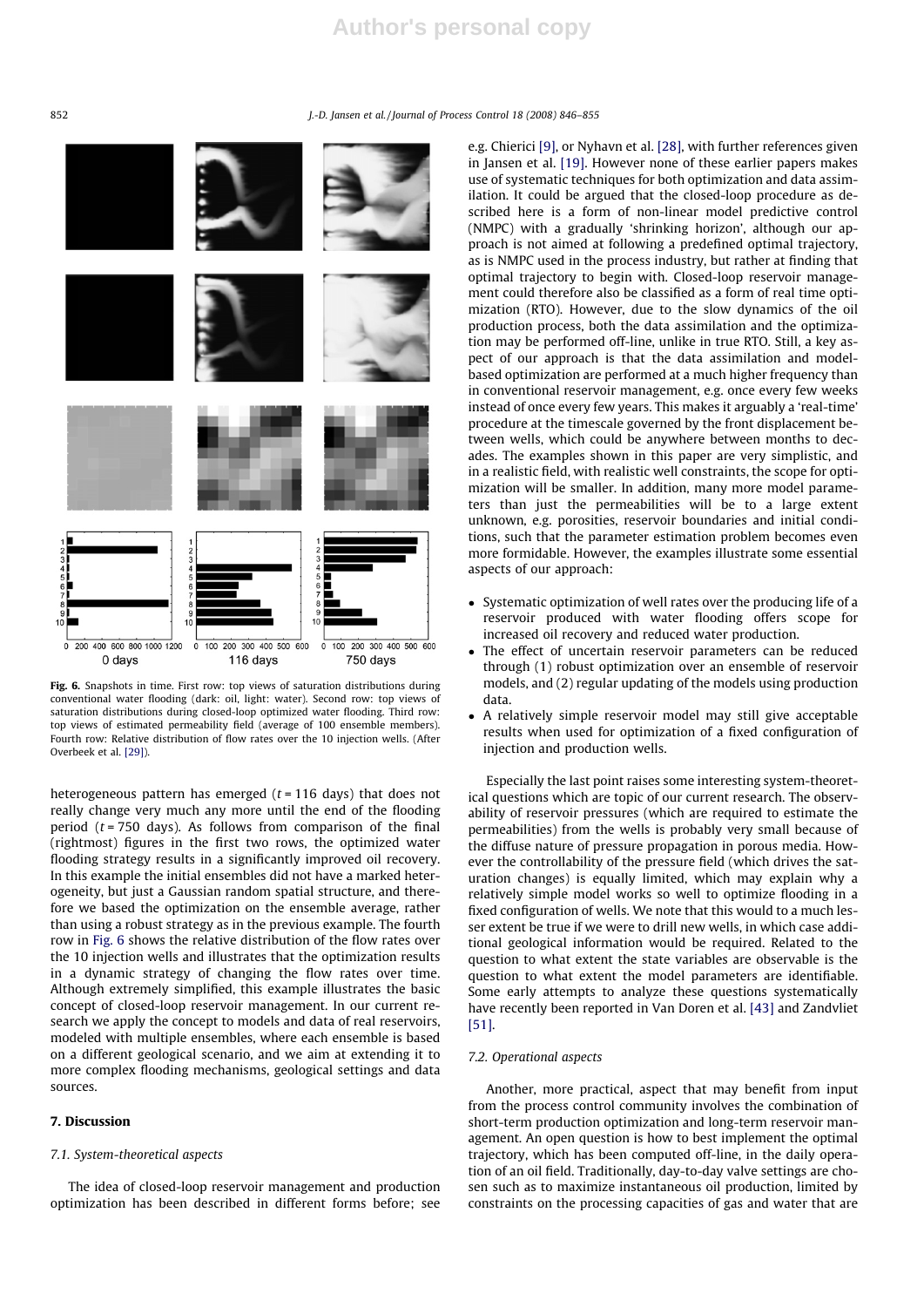co-produced with the oil. These settings are usually determined with heuristic operating protocols, with the occasional use of offline model-based optimization, such as sequential linear or quadratic programming, to optimize instantaneous production; see Bieker et al. [4] for a recent review. In addition, simple on-line feedback control is used to stabilize the flow rates and pressures in the processing facilities that separate the oil, gas and water streams from the wells. The combination of optimization and control at different time scales requires a layered control structure where longer-term optimization results provide set points and constraints for the short-term optimization, which in turn provides set points for field controllers. Such a systematic control structure, which is well known in the process industry, has been proposed for use in oil field management by Saputelli et al. [35], but heuristic approaches still dominate the industry.

## 8. Conclusion

There is ample scope to use a variety of results from process control theory and practice to further develop the techniques for model-based control of multiphase flow in subsurface oil reservoirs. This concerns techniques for off-line optimization, parameter estimation and model reduction, and in particular systematic methods to combine off-line, long-term reservoir management with short-term production optimization and on-line process control.

# Acknowledgements

Financial support for our research is provided by the following organizations: ISAPP (sponsored by TNO and Shell), VALUE (sponsored by Shell and Senter/Novem), DELPHI (multiple industry sponsors), and the Kuwait Institute for Scientific Research.

# Appendix A. Multiphase flow through porous media

As in all branches of fluid mechanics, the physics of flow through a porous medium can be described with the aid of partial differential equations that represent conservation of mass, momentum and energy, and equations of state that describe the fluid properties as a function of pressure and temperature; see e.g. Aziz and Settari [2]. Except in cases of steam flooding or in-situ combustion we can assume that reservoir flow is isothermal, which implies that we may disregard the energy balance equation. Moreover, the movement of fluids is usually so slow that we can disregard inertial effects, and that instead of the momentum balance equation we may use an empirical relationship between pressure drop and flow velocity known as Darcy's law. For the simple case of two-phase (oil–water) flow we can write the mass balance equation for each phase in vector notation as

$$
\nabla \cdot (\rho_i \mathbf{v}_i) + \frac{\partial (\rho_i \phi \mathbf{S}_i)}{\partial t} - \rho_i \mathbf{q}_i^{\prime\prime\prime} = \mathbf{0},\tag{A.1}
$$

where  $\rho$  is fluid density, **v** is (superficial) fluid velocity,  $\phi$  is porosity, S is fluid saturation of the pore space ( $0 \le S \le 1$ ), t is time, q<sup>no</sup> is flow rate per unit volume, and the subscript  $i \in \{o,w\}$  indicates the oil and water phases respectively. Darcy's law can be expressed as

$$
\mathbf{v}_i = -\frac{k_{ri}}{\mu_i} \mathbf{K} (\nabla p_i - \rho_i g \nabla d), \tag{A.2}
$$

where **K** is the permeability tensor,  $\mu$  fluid viscosity,  $k_r$  relative permeability, p pressure, g acceleration of gravity and d depth. The permeability tensor **K**, whose elements have units of surface area, represents how easily the fluids flow through the rock in different directions. Usually the orientation of the coordinate system can be aligned with the geological layering in the reservoir such that K is a diagonal matrix:

$$
\mathbf{K} = \text{diag}(k_x, k_y, k_z),\tag{A.3}
$$

where  $k_x$ ,  $k_y$  and  $k_z$  are directional permeabilities in the x, y and z coordinate directions. The dimensionless relative permeabilities  $k_{ri}$ are functions of  $S_i$ , and are reduction factors that represent the increase in flow resistance caused by multi-phase effects. The resistance to concurrent flow of oil and water is generally much higher than the sum of the resistances to flow of the individual phases, and the relative permeabilities are therefore a major source of nonlinearity in the multi-phase equations. Combining Eqs. (A.1) and (A.2) results in

$$
-\nabla \cdot \left[\frac{\rho_i k_{ri}}{\mu_i} \mathbf{K}(\nabla p_i - \rho_i g \nabla d)\right] + \frac{\partial (\rho_i S_i \phi)}{\partial t} - \rho_i q_i''' = 0.
$$
 (A.4)

Eq. (A.4) (one for each phase) contain four unknowns,  $p_w$ ,  $p_o$  S<sub>w</sub> and  $S<sub>o</sub>$ , two of which can be eliminated with aid of the relationships

$$
S_w + S_o = 1,\tag{A.5}
$$

$$
p_{o} - p_{w} = p_{c}(S_{w})
$$
\n<sup>(A.6)</sup>

where  $p_c(S_w)$  is the oil–water capillary pressure which is another source of nonlinearity in the flow equations. Substituting Eqs. (A.5) and (A.6) in Eq. (A.4), expanding the right-hand sides, applying chain-rule differentiation, and substituting oil, water and rock compressibilities

$$
c_{o} = \frac{1}{\rho_{o}} \frac{\partial \rho_{o}}{\partial p_{o}} \Big|_{T_{R}}, \tag{A.7}
$$

$$
c_{\rm w} = \frac{1}{\rho_{\rm w}} \frac{\partial \rho_{\rm w}}{\partial p_{\rm w}}\bigg|_{T_{\rm R}} \approx \frac{1}{\rho_{\rm w}} \frac{\partial \rho_{\rm w}}{\partial p_{\rm o}}\bigg|_{T_{\rm R}},\tag{A.8}
$$

$$
c_{\rm r} = \frac{1}{\phi} \frac{\partial \phi}{\partial p_{\rm o}} \tag{A.9}
$$

allows us to express Eq. (A.4) in terms of  $p_0$  and  $S_w$  as follows:

$$
- \nabla \cdot \left\{ \frac{\rho_w k_{rw}}{\mu_w} \mathbf{K} \left[ (\nabla p_o - \frac{\partial p_c}{\partial S_w} \nabla S_w) - \rho_w g \nabla d \right] \right\}
$$
  
+  $\rho_w \phi \left[ S_w (c_w + c_r) \frac{\partial p_o}{\partial t} + \frac{\partial S_w}{\partial t} \right] - \rho_w q_w'' = 0,$  (A.10)

$$
- \nabla \cdot \left[ \frac{\rho_0 k_{\text{ro}}}{\mu_0} \mathbf{K} (\nabla p_0 - \rho_0 g \nabla d) \right] + \rho_0 \phi \left[ (1 - S_w)(c_0 + c_r) \frac{\partial p_0}{\partial t} - \frac{\partial S_w}{\partial t} \right] - \rho_0 q_0''' = 0.
$$
 (A.11)

The two-phase flow equations as formulated in expressions (A.10) and (A.11) contain two state variables: the oil pressure  $p_0$ and the water saturation  $S_w$ . The equations are nonlinear because of the saturation dependence of the capillary pressure  $p_c$  and the relative permeabilities  $k_r$ . In the more general case there may also be a pressure dependency of the densities  $\rho$ , the porosity  $\phi$ , and the compressibilities c, in particular if the formulation is extended to include gas as a third phase. Boundary conditions are usually chosen as no-flow at the entire boundary, with occasionally a constant-pressure condition for part of the boundary if only a segment of a reservoir is modeled. Initial conditions are specified for pressure and saturation.

## Appendix B. Adjoint-based optimization

Consider the optimization problem

$$
\max_{\mathbf{u}_{1:K}} J(\mathbf{u}_{1:K}, \mathbf{y}_{1:K}(\mathbf{u}_{1:K})),
$$
\n(B.1)

with objective function (8). We aim to compute the optimal control  $\mathbf{u}_{1:K}$  with the aid of a gradient-based algorithm, which requires the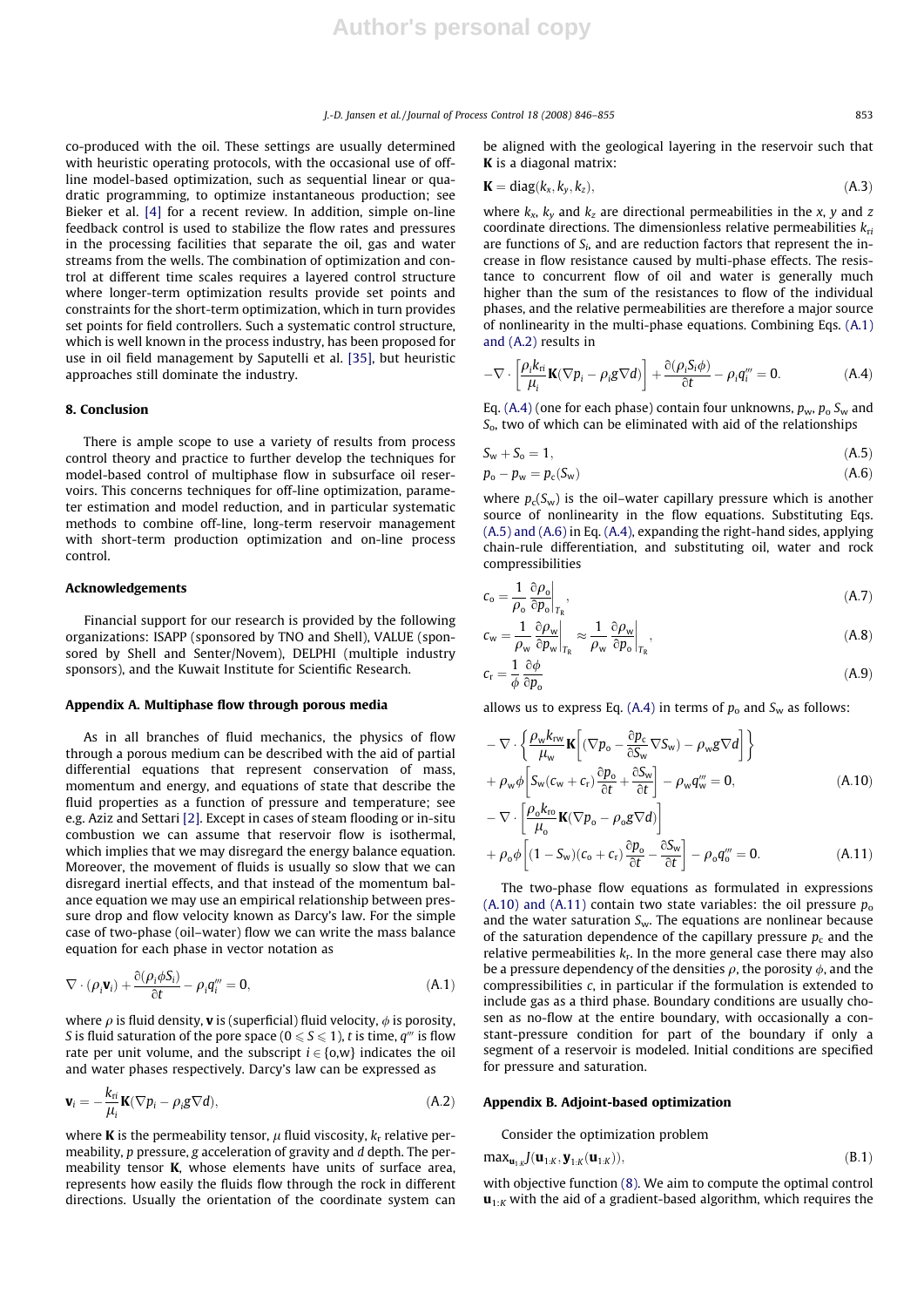derivatives of *J* with respect to  $\mathbf{u}_{1:K}$ . The problem in determining the derivatives is the indirect dependence of the variation  $\delta J_{ik}$  in the objective function on a variation  $\delta u_{ik}$  of the input. A variation  $\delta u_{ik}$ , of element  $i$  of vector  $\bf{u}$  at time  $k$  does not only directly influence J at time k, but also, as follows from recursive application of Eq. (5), the states  $\mathbf{x}_{k:K}$ , which in turn, through Eq. (7), influence the outputs  $\mathbf{y}_{k:K}$  and thus *J* at later times. The effect of a single variation  $\delta u_{ik}$ should therefore be computed, using the chain rule for differentiation, as

$$
\delta J = \left[ \frac{\partial J_k}{\partial \mathbf{u}_k} + \sum_{\kappa=k}^K \frac{\partial J_\kappa}{\partial \mathbf{y}_\kappa} \left( \frac{\partial \mathbf{y}_\kappa}{\partial \mathbf{u}_k} + \frac{\partial \mathbf{y}_\kappa}{\partial \mathbf{x}_\kappa} \frac{\partial \mathbf{x}_\kappa}{\partial \mathbf{u}_k} \right) \right] \frac{\partial \mathbf{u}_k}{\partial u_{ik}} \delta u_{ik}
$$
(B.2)

where  $\kappa$  is a dummy variable. The term  $\partial \mathbf{x}_{\kappa}/\partial \mathbf{u}_{k}$  gives problems because we need to solve the recursive system of Eq. (5) to connect the state vectors  $\mathbf{x}_{k}$ ,  $k = k + 1, \ldots, K$  to the input  $\mathbf{u}_{k}$  at time  $k = k$ . This dependence can be taken into account by considering Eq. (5) as a set of additional constraints, and applying the technique of Lagrange multipliers to solve the constrained optimization problem; see e.g. Stengel [40]. Moreover, we also consider the initial condition (6) and the output Eq. (7) as constraints, and, setting aside the 'ordinary constraints' c, we can therefore define a modified objective function

$$
\bar{J}(\mathbf{u}_{0:K}, \mathbf{x}_{0:K}, \mathbf{y}_{0:K}, \lambda_{0:K}, \mu_{0:K}) = \sum_{k=0}^{K-1} \begin{Bmatrix} J_{k+1}(\mathbf{u}_{k+1}, \mathbf{y}_{k+1}) + \lambda_0^T(\mathbf{x}_0 - \mathbf{x}_0) \delta_k \\ + \lambda_{k+1}^T \mathbf{g}_{k+1}(\mathbf{u}_{k+1}, \mathbf{x}_k, \mathbf{x}_{k+1}) \\ + \mu_{k+1}^T [\mathbf{y}_{k+1} - \mathbf{h}_{k+1}(\mathbf{u}_{k+1}, \mathbf{x}_{k+1})] \end{Bmatrix},
$$
\n(B.3)

where the constraints have been 'adjoined' to  $J_k$  with the aid of vectors of Lagrange multipliers  $\lambda$  and  $\mu$ . The Kronecker delta  $\delta_k$  ensures that the initial condition constraint is included in the summation. A necessary condition for an optimum is stationarity of  $\delta$ *J* for all variations, which leads to:

$$
\frac{\partial J_{k+1}}{\partial \mathbf{u}_{k+1}} + \lambda_{k+1}^{\mathrm{T}} \frac{\partial \mathbf{g}_{k+1}}{\partial \mathbf{u}_{k+1}} + \mu_{k+1}^{\mathrm{T}} \frac{\partial \mathbf{h}_{k+1}}{\partial \mathbf{u}_{k+1}} = \mathbf{0}^{\mathrm{T}}
$$
(B.4)

$$
\lambda_1^T \frac{\partial \mathbf{g}_1}{\partial \mathbf{x}_0} + \lambda_0^T = \mathbf{0}^T
$$
 (B.5)

$$
\lambda_{k+1}^{\mathrm{T}} \frac{\partial \mathbf{g}_{k+1}}{\partial \mathbf{x}_k} + \lambda_k^{\mathrm{T}} \frac{\partial \mathbf{g}_k}{\partial \mathbf{x}_k} - \mu_k^{\mathrm{T}} \frac{\partial \mathbf{h}_k}{\partial \mathbf{x}_k} = \mathbf{0}^{\mathrm{T}}
$$
(B.6)

$$
\lambda_K^{\mathrm{T}} \frac{\partial \mathbf{g}_K}{\partial \mathbf{x}_K} + \mu_K^{\mathrm{T}} \frac{\partial \mathbf{h}_K}{\partial \mathbf{x}_K} = \mathbf{0}^{\mathrm{T}}
$$
(B.7)

$$
\frac{\partial J_{k+1}}{\partial \mathbf{y}_{k+1}} + \mu_{k+1}^{\mathrm{T}} = \mathbf{0}^{\mathrm{T}}
$$
(B.8)

$$
(\mathbf{x}_0 - \mathbf{x}_0)^{\mathrm{T}} = \mathbf{0}^{\mathrm{T}}
$$
 (B.9)

$$
\mathbf{g}^{\mathrm{T}}(\mathbf{u}_{k+1}, \mathbf{x}_k, \mathbf{x}_{k+1}) = \mathbf{0}^{\mathrm{T}}
$$
(B.10)

$$
\left[\mathbf{y}_{k+1} - \mathbf{h}(\mathbf{u}_{k+1}, \mathbf{x}_{k+1})\right]^{\mathrm{T}} = \mathbf{0}^{\mathrm{T}}
$$
\n(B.11)

Eqs. (B.11), (B.10) and (B.9) are identical to output Eq. (7), system Eq. (5) and initial condition (6) respectively, and are therefore automatically satisfied. Eq. (B.8) allows us to compute the Lagrange multipliers  $\mu_{1:K}$ . Next we can use Eq. (B.7) to compute multiplier  $\lambda_K$  for the final discrete time K, and thereafter the discrete-time differential Eq. (B.6) to recursively compute the multipliers  $\lambda_k$  for  $k = K - 1, \ldots, 0$ , i.e. backward in time. Eq. (B.5) represents the effect of changing the initial condition  $x_0$  on the value of the objective function, while keeping all other variables fixed. However, because we prescribed the initial condition through Eq. (6) this term is in our case only of theoretical relevance. Finally, Eq. (B.4) represents the effect of changing the control on the value of the objective function, while keeping all other variables fixed. For a non-optimal control this term is not equal to zero, but then its residual is just the derivative (i.e. the transposed gradient) that we require to iteratively obtain the optimal control using a gradient-based algorithm.

Solution of the optimization problem now consists of choosing an initial control vector  $\mathbf{u}_{1:K}$  and repeating the following steps:

- 1. Compute the states  $\mathbf{x}_{1:K}$  and outputs  $\mathbf{y}_{1:K}$  using Eqs. (5)–(7).
- 2. Compute the value of the objective function  $J$  using Eq. (8). If converged stop, else continue.
- 3. Compute the Lagrange multipliers  $\mu_{1:K}$  and  $\lambda_{1:K}$  using Eqs. (B.8), (B.7) and (B.6).
- 4. Compute the derivatives of the objective to the controls from the residuals of Eq. (B.4):

$$
\frac{\partial \overline{J}}{\partial \mathbf{u}_{k+1}} = \frac{\partial J_{k+1}}{\partial \mathbf{u}_{k+1}} + \lambda_{k+1}^{\mathrm{T}} \frac{\partial \mathbf{g}_{k+1}}{\partial \mathbf{u}_{k+1}} + \mu_{k+1}^{\mathrm{T}} \frac{\partial \mathbf{h}_{k+1}}{\partial \mathbf{u}_{k+1}}
$$
(B.12)

5. Compute an improved estimate of the control vector  $\mathbf{u}_{1:K}$ , using the derivatives as obtained from Eq. (B.12), and a gradientbased minimization routine of choice.

## References

- [1] H. Asheim, Maximization of water sweep efficiency by controlling production and injection rates, in: Paper SPE 18365, Presented at the SPE European Petroleum Conference, London, UK, Oct. 16–18, 1988.
- [2] K. Aziz, A. Settari, Petroleum Reservoir Simulation, Applied Science Publishers, London, 1979.
- [3] A.F. Bennett, Inverse Modeling of the Ocean and Atmosphere, Cambridge University Press, Cambridge, 2002.
- [4] H.P. Bieker, O. Slupphaug, T.A. Johansen, Real-time production optimization of oil and gas production systems: a technology survey, SPE Production and Operations 22 (4) (2007) 382–391.
- [5] D.R. Brouwer, J.D. Jansen, Dynamic optimization of water flooding with smart wells using optimal control theory, SPE Journal 9 (4) (2004) 391–402.
- [6] D.R. Brouwer, G. Nævdal, J.D. Jansen, E.H. Vefring, C.P.J.W. van Kruijsdijk, Improved reservoir management through optimal control and continuous model updating, in: Paper SPE 90149 Presented at the SPE Annual Technical Conference and Exhibition, Houston, Texas, USA, 26–29 September, 2004.
- [7] J. Caers, History matching under training-image-based geological model constraints, SPE Journal 8 (3) (2003) 218–226.
- [8] G. Chavent, M. Dupuy, P. Lemonnier, History matching by use of optimal theory, SPE Journal 15 (1) (1975) 74–86.
- [9] G.L. Chierici, Economically improving oil recovery by advanced reservoir management, Journal of Petroleum Science and Engineering 8 (1992) 205– 219.
- [10] D. Devegowda, E. Arroyo-Negrete, A. Datta-Gupta, and S.G. Douma, Efficient and robust reservoir model updating using ensemble Kalman filter with sensitivity-based covariance localization, in: Paper SPE 106144, Presented at the SPE Reservoir Simulation Symposium, Houston, USA, 26–28 February, 2007.
- [11] D. Erbaş, M.A. Christie, Effect of sampling strategies on prediction uncertainty estimation, in: Paper SPE 106229, Presented at the SPE Reservoir Simulation Symposium, Houston, USA, 26–28 February, 2007.
- [12] T.E.H. Esmaiel, S. Fallah, C.P.J.W. Van Kruijsdijk, Determination of WAG ratios and slug sizes under uncertainty in a smart wells environment, in: Paper SPE 93569 Presented at the 14th SPE Middle East Oil and Gas Show and Conference, Bahrain, 12–15 March, 2005.
- [13] G. Evensen, Data Assimilation. The Ensemble Kalman Filter, Springer, Berlin, 2006.
- [14] E. Gildin, H. Klie, A. Rodriguez, M.F. Wheeler, R.H. Bishop, Development of loworder controllers for high-order reservoir models and smart wells, in: Paper SPE 102214 Presented at the SPE Annual Technical Conference and Exhibition, San Antonio, USA, 24–27 September, 2006.
- [15] P.E. Gill, W. Murray, M.H. Wright, Practical Optimization, Academic Press, London, 1981.
- [16] B. Güyagüler, R. Horne, Uncertainty assessment of well-placement optimization, SPE Reservoir Evaluation and Engineering 7 (1) (2004) 24-32.
- [17] T. Heijn, R. Markovinović, J.D. Jansen, Generation of low-order reservoir models using system-theoretical concepts, SPE Journal 9 (2) (2004) 202– 218.
- [18] B. Jafarpour, D. McLaughlin, Efficient permeability parameterization with the discrete cosine transform, in: Paper SPE 106453 Presented at the SPE Reservoir Simulation Symposium, Houston, USA, 26–28 February, 2007.
- [19] J.D. Jansen, D.R. Brouwer, G. Nævdal, C.P.J.W. van Kruijsdijk, Closed-loop reservoir management, First Break 23 (2005) 43–48.
- [20] J.F.B.M. Kraaijevanger, P.J.P. Egberts, J.R. Valstar, H.W. Buurman, Optimal waterflood design using the adjoint method, in: Paper SPE 105764 Presented at the SPE Reservoir Simulation Symposium, Houston, USA, 26–28 February, 2007.
- [21] R. Li, A.C. Reynolds, D.S. Oliver, History matching of three-phase flow production data, SPE Journal 8 (4) (2003) 328–340.